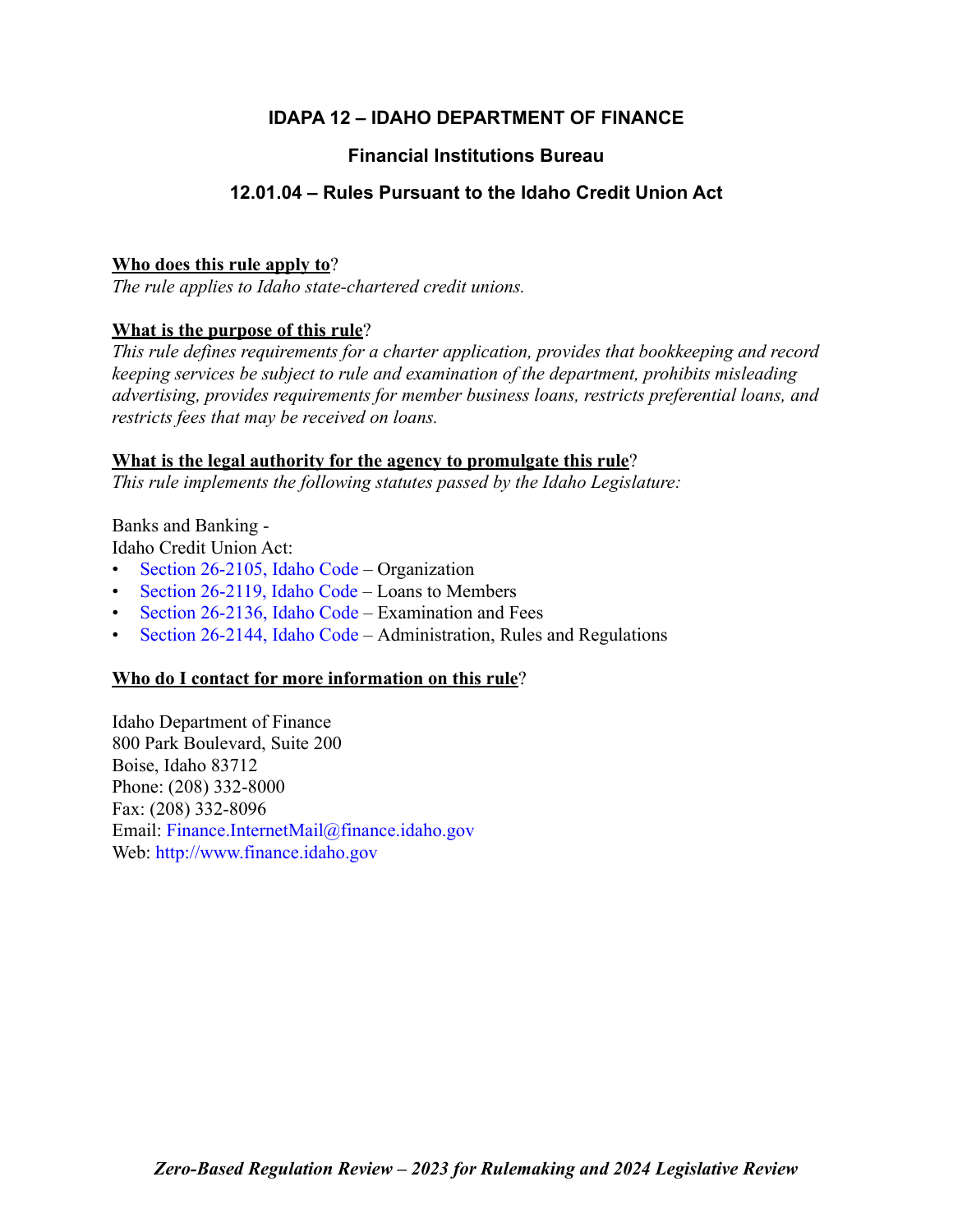# **Table of Contents**

# **IDAPA 12 - IDAHO DEPARTMENT OF FINANCE** 12.01.04 - Rules Pursuant to the Idaho Credit Union Act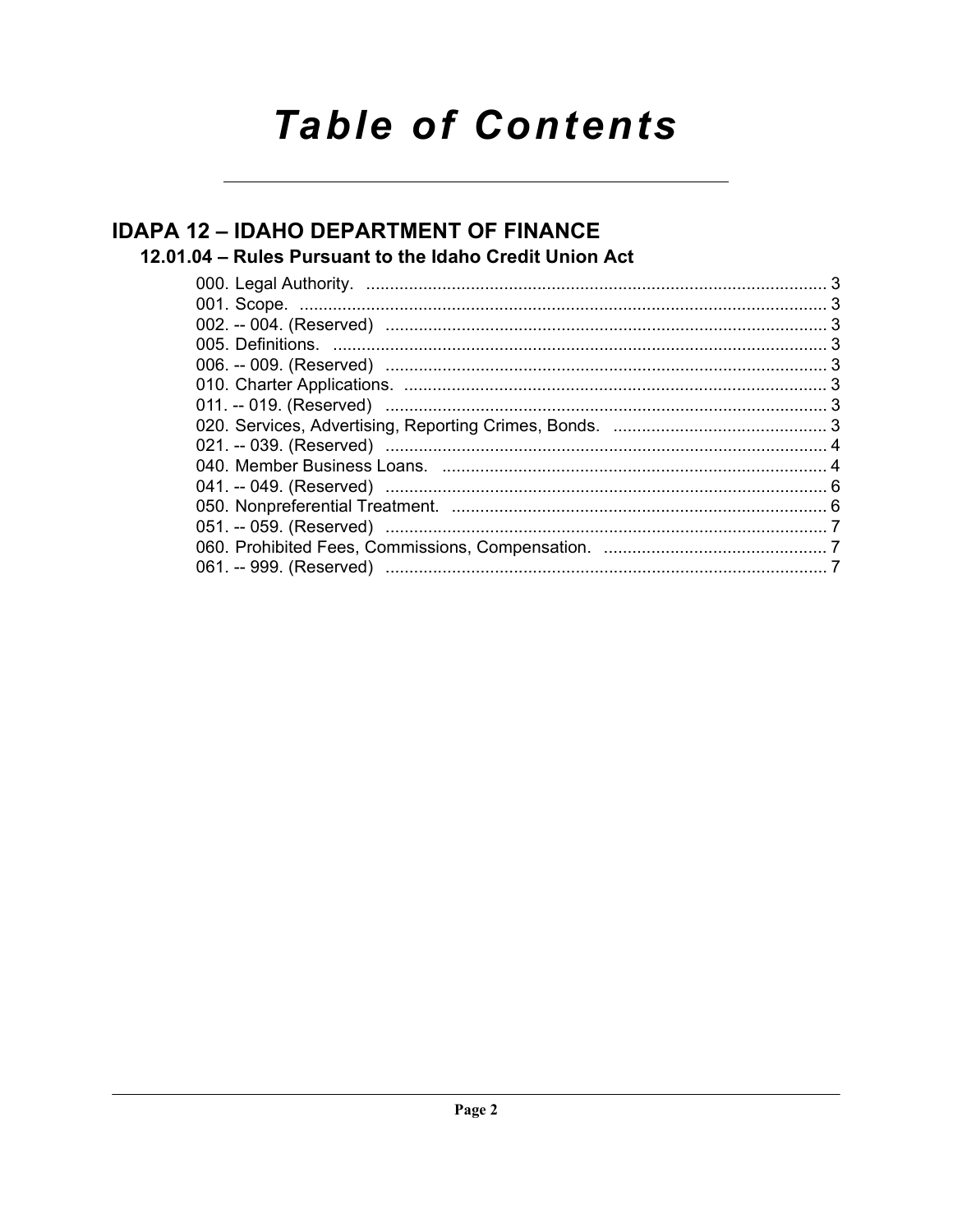# **IDAPA 12 – IDAHO DEPARTMENT OF FINANCE**

## **12.01.04 – RULES PURSUANT TO THE IDAHO CREDIT UNION ACT**

#### <span id="page-2-2"></span><span id="page-2-1"></span><span id="page-2-0"></span>**000. LEGAL AUTHORITY.**

<span id="page-2-5"></span><span id="page-2-4"></span><span id="page-2-3"></span>

| This chapter is promulgated pursuant to Section 26-2144, Idaho Code.<br>$(3-31-22)$                                                                                                      |                                                                                                                                                                                                               |                                                                                                   |             |
|------------------------------------------------------------------------------------------------------------------------------------------------------------------------------------------|---------------------------------------------------------------------------------------------------------------------------------------------------------------------------------------------------------------|---------------------------------------------------------------------------------------------------|-------------|
| <b>SCOPE.</b><br>001.<br>These rules implement statutory intent with respect to the regulation and supervision of state chartered credit unions<br>in the state of Idaho.<br>$(3-31-22)$ |                                                                                                                                                                                                               |                                                                                                   |             |
| $002. - 004.$                                                                                                                                                                            |                                                                                                                                                                                                               | (RESERVED)                                                                                        |             |
| <b>DEFINITIONS.</b><br>005.<br>The definitions used in this chapter are as follows:<br>$(3-31-22)$                                                                                       |                                                                                                                                                                                                               |                                                                                                   |             |
|                                                                                                                                                                                          | 01.                                                                                                                                                                                                           | Act. Means the Idaho Credit Union Law, Chapter 21, Title 26, Idaho Code.                          | $(3-31-22)$ |
|                                                                                                                                                                                          | 02.<br>Applicant. Means a group of persons applying for a credit union charter.<br>03.<br>Department. Means the Idaho Department of Finance.<br>04.<br><b>Director.</b> Means the Director of the Department. |                                                                                                   | $(3-31-22)$ |
|                                                                                                                                                                                          |                                                                                                                                                                                                               |                                                                                                   | $(3-31-22)$ |
|                                                                                                                                                                                          |                                                                                                                                                                                                               |                                                                                                   | $(3-31-22)$ |
|                                                                                                                                                                                          | 05.                                                                                                                                                                                                           | Corporate Credit Union. Means a corporate credit union chartered under the provisions of the act. | $(3-31-22)$ |
|                                                                                                                                                                                          | 06.                                                                                                                                                                                                           | Credit Union. Means a credit union chartered under the provisions of the act.                     | $(3-31-22)$ |
|                                                                                                                                                                                          | 07.                                                                                                                                                                                                           | <b>NCUA.</b> Means the National Credit Union Administration.                                      | $(3-31-22)$ |
|                                                                                                                                                                                          |                                                                                                                                                                                                               |                                                                                                   |             |

#### <span id="page-2-6"></span>**006. -- 009. (RESERVED)**

#### <span id="page-2-7"></span>**010. CHARTER APPLICATIONS.**

**01. Guidelines for Approval of Credit Union Charters**. Each application for a credit union shall set forth or show:  $(3-31-22)$ 

|  | The proposed name of the credit union: | $(3-31-22)$ |
|--|----------------------------------------|-------------|
|--|----------------------------------------|-------------|

**b.** The city, county, or area in which the proposed credit union is to hold its charter; (3-31-22)

**c.** A description of the common bond for the field of membership of the potential members of the credit union. Said field of membership should indicate that there are enough potential members to allow the proposed<br>credit union to successfully carry on credit union operations: (3-31-22) credit union to successfully carry on credit union operations;

**d.** That the stability of employment of the potential members of the credit union or that the stability of membership in the association which comprises the common bond of membership is sufficient to allow the credit union to maintain a stable level of participation by members; (3-31-22)

**e.** The economic characteristics of the proposed field of membership indicating the ability of members to provide funds in sufficient amounts to carry out the purposes for which the credit union is formed;

(3-31-22)

**f.** That the persons who form the common bond and potential field of membership of the credit union have indicated sufficient interest in the credit union that the Director may reasonably believe that credit union operations may be carried out successfully. (3-31-22)

#### <span id="page-2-8"></span>**011. -- 019. (RESERVED)**

#### <span id="page-2-9"></span>**020. SERVICES, ADVERTISING, REPORTING CRIMES, BONDS.**

**Section 000 Page 3**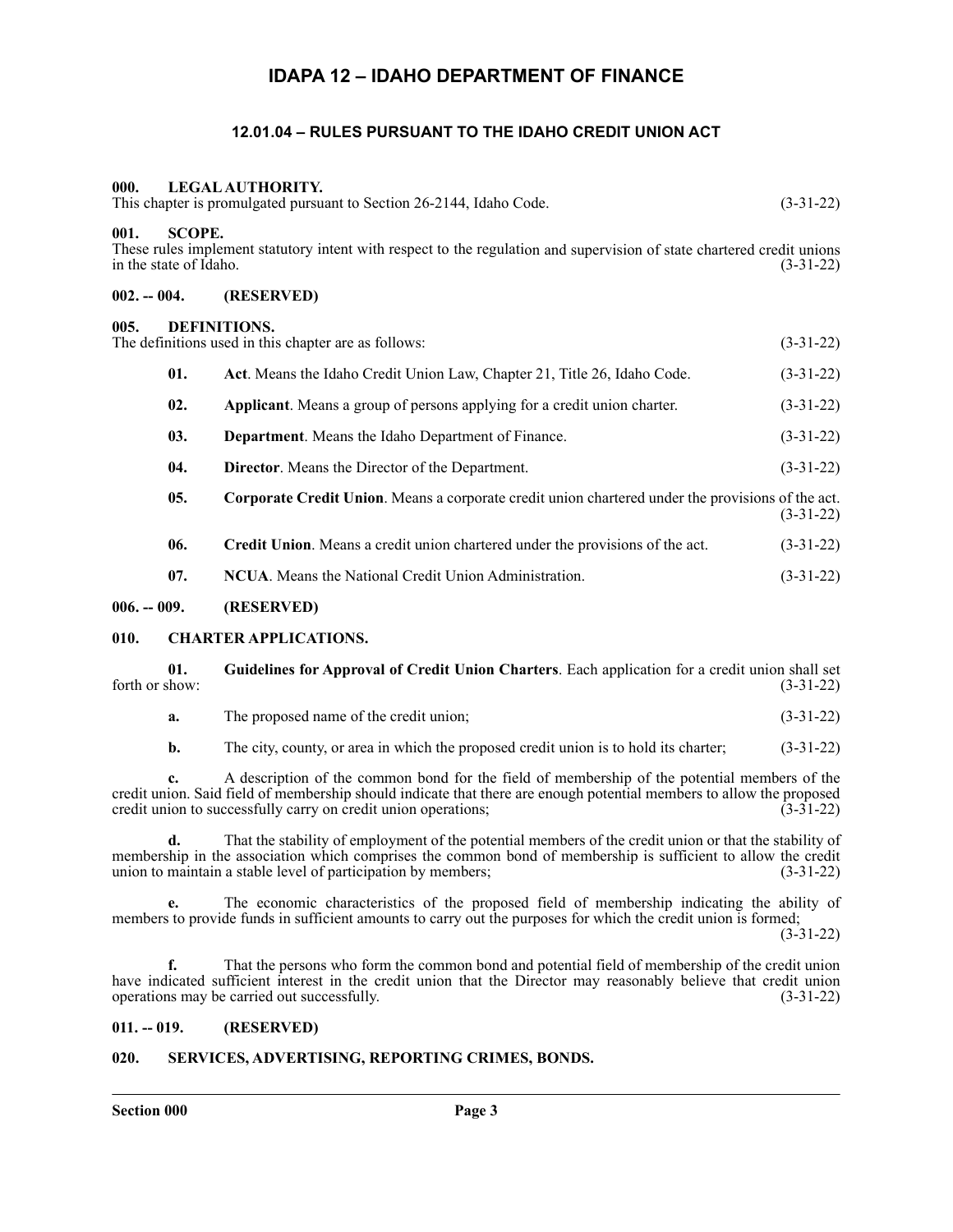#### **01. Credit Union Services**. (3-31-22)

**a.** A credit union shall not allow, by contract or otherwise, any credit union bookkeeping or record keeping services for itself, whether on or off premises, unless assurances satisfactory to the Director are provided by both the credit union and the party performing such services, which indicate that the performance thereof will be subject to rule and examination by the Director or his duly authorized representative to the same extent as if such services were being performed by the credit union itself on its own premises. If this service is "on premises" then prior written approval of the Director must be obtained before service is sold or otherwise made available to any outside customer. (3-31-22) outside customer.

**b.** The assurances referred to above shall be submitted prior to the time the contract or agreement becomes effective in the form of letters from both parties and signed by a duly authorized officer of the credit union and by the party, or duly authorized officer or representative of such party, stating they will perform the services for the credit union, that the credit union and the party performing such services have entered into an agreement, that the performance of the services will be subject to rule and examination by the Director, and that such performance of services will be made available for examination. A copy of the contract or agreement covering these services shall accompany these letters. (3-31-22)

**02. Advertising**. (3-31-22)

**a.** A credit union shall not issue, circulate, or publish any advertisement which misrepresents the fits shares, stocks, investments, certificates, or the rights of shareholders in respect thereto. (3-31-22) nature of its shares, stocks, investments, certificates, or the rights of shareholders in respect thereto.

**b.** No credit union may in any advertisement: (3-31-22)

i. Use the words "chartered by the state of Idaho" unless said credit union has been issued a charter irector;<br>(3-31-22) by the Director;

ii. Use the words "National Credit Union Share Insurance Fund" or any facsimile thereof; nor use any insignia, seal, or device whatsoever which represents that the shares or deposits of the credit union are insured by the Administrator, NCUA, unless, in fact, the credit union is so insured. (3-31-22)

**c.** The Director upon written notification to any or all credit unions may require that a true copy of the text of any advertisement be filed with his office at least five (5) days prior to the issuance, circulation, or publication of such advertisement. (3-31-22)

#### <span id="page-3-0"></span>**021. -- 039. (RESERVED)**

#### <span id="page-3-1"></span>**040. MEMBER BUSINESS LOANS.**

**01. Definitions**. For the purposes of this rule, the following definitions apply: (3-31-22)

**a.** The term "member business loan" means any loan, line of credit, or letter of credit, the proceeds of which will be used for a commercial, business, or agricultural purpose, except the following are not considered member business loans for the purpose of this rule: (3-31-22) member business loans for the purpose of this rule:

A loan or loans fully secured by a lien on a one to four family dwelling that is either the member's execondary residence. (3-31-22) primary residence, or the member's secondary residence.

ii. A loan that is fully secured by shares in the credit union or deposits in other financial institutions. (3-31-22)

iii. A loan, the proceeds of which are used for a commercial, business, or agricultural purpose, made to a borrower or an associated member, which, when added to such other loans to the borrower, is less than fifteen thousand dollars (\$15,000). (3-31-22) thousand dollars  $(\$15,000)$ .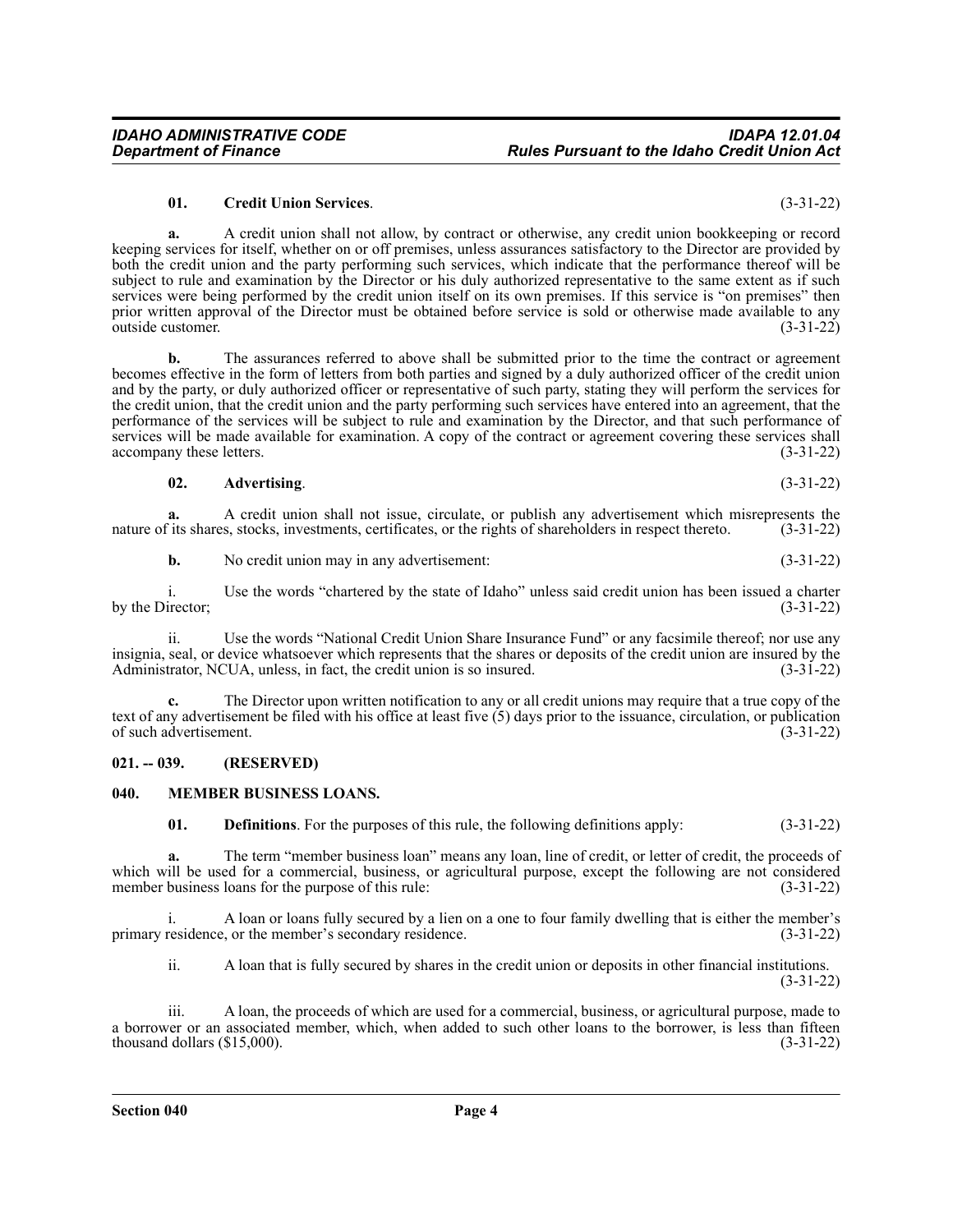### *IDAHO ADMINISTRATIVE CODE IDAPA 12.01.04* **Rules Pursuant to the Idaho Credit Union Act**

iv. A loan, the repayment of which is fully insured or fully guaranteed by, or where there is an advance commitment to purchase in full by, an agency of the federal government or a state or any of its political subdivisions. (3-31-22)

**b.** "Reserves" means all reserves including the allowance of loan losses account and undivided earnings or surplus. (3-31-22)

**c.** "Associated Member" means any member with a common ownership, investment or other pecuniary interest in a business or commercial endeavor. (3-31-22)

**d.** "Immediate Family Member" means a spouse or other family members, related by blood or operation of law, living in the same household. (3-31-22)

**02. Requirements**. A credit union may make member business loans only in accordance with the following requirements: (3-31-22)

**a.** Written Loan Policies. Except as provided in this section, the board of directors must adopt specific business loan policies within sixty (60) days of the effective date of this rule and review them at least annually. A credit union must submit the proposed written policies, and any future amendments to the policies, to the Director for approval at least thirty (30) days prior to the proposed date of implementation of the member business loan program or amendments. Any credit union that is NCUA insured must also provide notice and a copy of the loan policies or amendments to the appropriate NCUA regional office within thirty  $(30)$  days before adoption and implementation of the policies or amendments.  $(3-31-22)$ the policies or amendments.

**b.** Credit Unions that do not intend to make member business loans do not have to adopt and implement these policies. However, if such a credit union decides to begin making member business loans at some time in the future, the requirements of this section will apply, except that the specific business loan policies must be adopted and implemented no less than thirty (30) days before any member business loan is made that, at a minimum, address the following: (3-31-22)

| Types of business loans that will be made. | $(3-31-22)$ |
|--------------------------------------------|-------------|
|                                            |             |

ii. The credit union's trade area for business loans. (3-31-22)

iii. Maximum amount of the credit union's assets in relationship to reserves that will be invested in business loans, not to exceed three hundred percent (300%). (3-31-22)

iv. Maximum amount of credit union assets in relationship to reserves that will be invested in a given category or type of business loan. (3-31-22)

v. Maximum amount of credit union assets, in relation to reserves, that will be loaned to any one (1) member or group of associated members. (3-31-22)

vi. Qualifications and experience of personnel involved in making and administering business loans. (3-31-22)

vii. Analysis of ability of the borrower to repay the loan. (3-31-22)

viii. The following considerations shall be addressed unless the board of directors finds that they are not appropriate for a particular type of business loan and states the reasons for those findings in the credit union's written policies: balance sheet, trend and structure analysis; ratio analysis of cash flow, income and expenses, and tax data; leveraging; comparison with industry averages; receipt and periodic updating of financial statements and other documentation, including tax returns. (3-31-22)

ix. Collateral requirements, including loan-to-value ratios; appraisals, title search and insurance requirements; steps to be taken to secure various types of collateral; and how often the value and marketability of collateral is to be reevaluated. (3-31-22)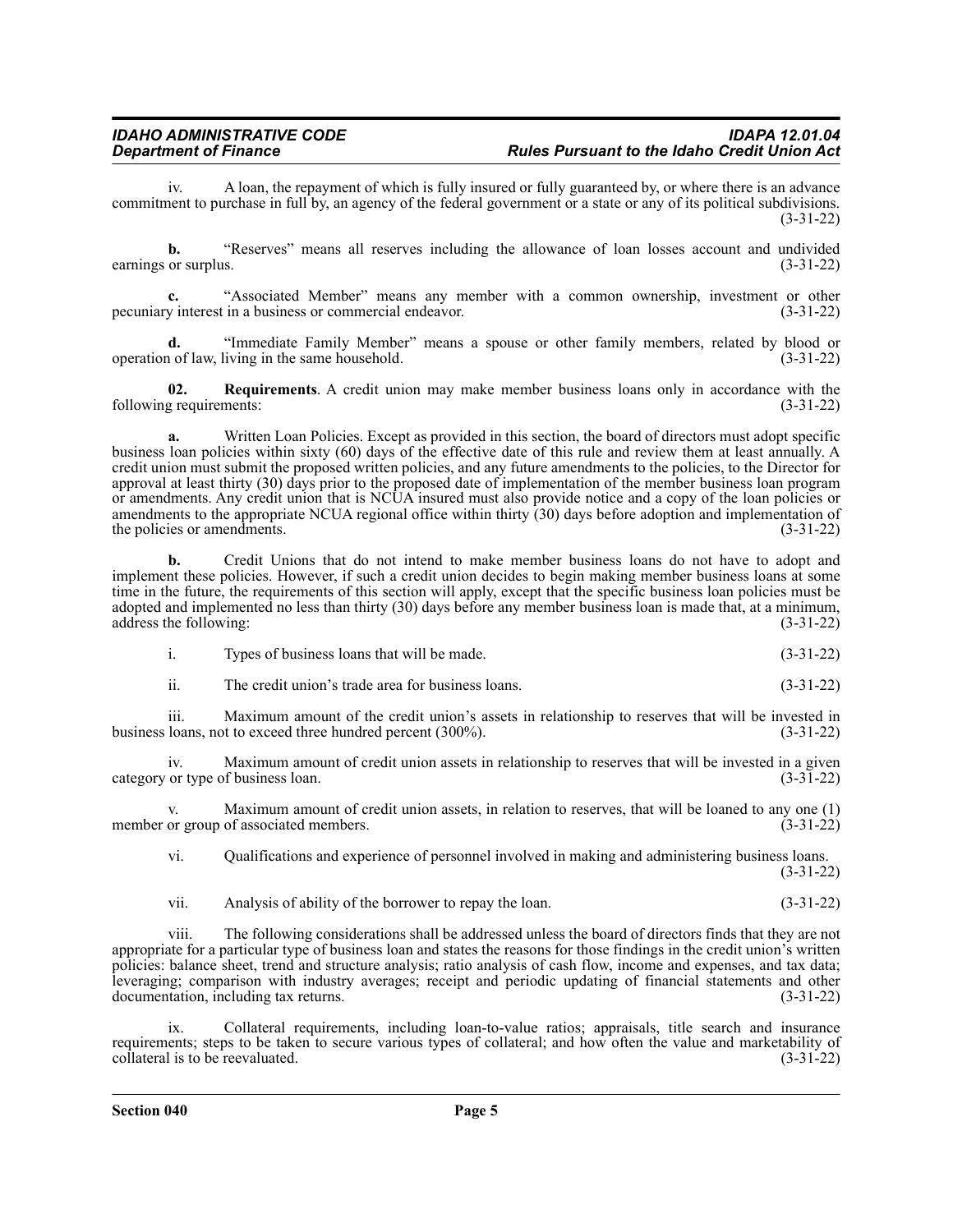x. Appropriate interest rates and maturities of business loans. (3-31-22)

xi. Loan monitoring, servicing, and follow-up procedures, including collection procedures. (3-31-22)

**c.** Loans to One (1) Member. The following restrictions apply to credit unions loans to one (1) member.  $(3-31-22)$ 

i. The aggregate amount of outstanding member business loans to any one (1) member or group of associated members shall not exceed twenty percent  $(20\%)$  of the credit union's reserves.  $(3-31-22)$ 

ii. If any portion of a member business loan is fully secured by a one (1) to four (4) family dwelling that is the member's primary residence or secondary residence, or by shares in the credit union or deposits in another financial institution, or insured or guaranteed by, or subject to an advance commitment to purchase by, any agency of the federal government or of a state or any of its political subdivisions, such portion shall not be calculated in determining the twenty percent  $(20\%)$  limit. (3-31-22)

iii. Credit unions seeking an exception from the twenty percent (20%) limit must present to the Director the higher limit sought, an explanation of the need to raise the limit, an analysis of the credit union's prior experience making member business loans, and a copy of its business lending policy. In addition, at the same time this information is presented to the Director, any credit union that is NCUA insured must also submit a copy of the information to the appropriate NCUA regional office for its review and comment. (3-31-22) information to the appropriate NCUA regional office for its review and comment.

iv. Any decision by the Director to grant any request to exceed the twenty percent (20%) loan-to-one borrower's limit will be made only after consultation and coordination with NCUA. (3-31-22)

**d.** Allowance for Loan Losses. The determination of whether a member business loan will be classified as substandard, doubtful, or loss will rely on factors not limited to the delinquency of the loan. Nondelinquent loans may be classified, depending on an evaluation of factors including, but not limited to, the adequacy of analysis and documentation. (3-31-22)

| Loans classified shall be reserved as follows:<br>e. | $(3-31-22)$ |
|------------------------------------------------------|-------------|
|------------------------------------------------------|-------------|

- i. Loss loans at one hundred percent (100%) of outstanding amount; (3-31-22)
- ii. Doubtful loans at fifty percent (50%) of outstanding amount; and (3-31-22)

iii. Substandard loans at ten percent (10%) of outstanding amount, unless other factors (e.g., history of such loans at the credit union) indicate that a greater or lesser amount is appropriate. (3-31-22)

**Prohibitions**. A credit union may not make member business loans to the following nonvolunteer, senior management employees, or to any associated member or immediate family member of such employees:

(3-31-22)

**a.** The credit union's chief executive officer; typically this individual holds the title of president, or manager. (3-31-22) treasurer, or manager.

**b.** Any assistant chief executive officers; often the assistant manager. (3-31-22)

**c.** The chief financial officer or comptroller. The credit union shall not grant a member business loan where any provision for the payment, or the amount of the payment, on the loan is conditioned on the profitability or success of the business or commercial endeavor for which the loan is made. (3-31-22)

#### <span id="page-5-0"></span>**041. -- 049. (RESERVED)**

#### <span id="page-5-1"></span>**050. NONPREFERENTIAL TREATMENT.**